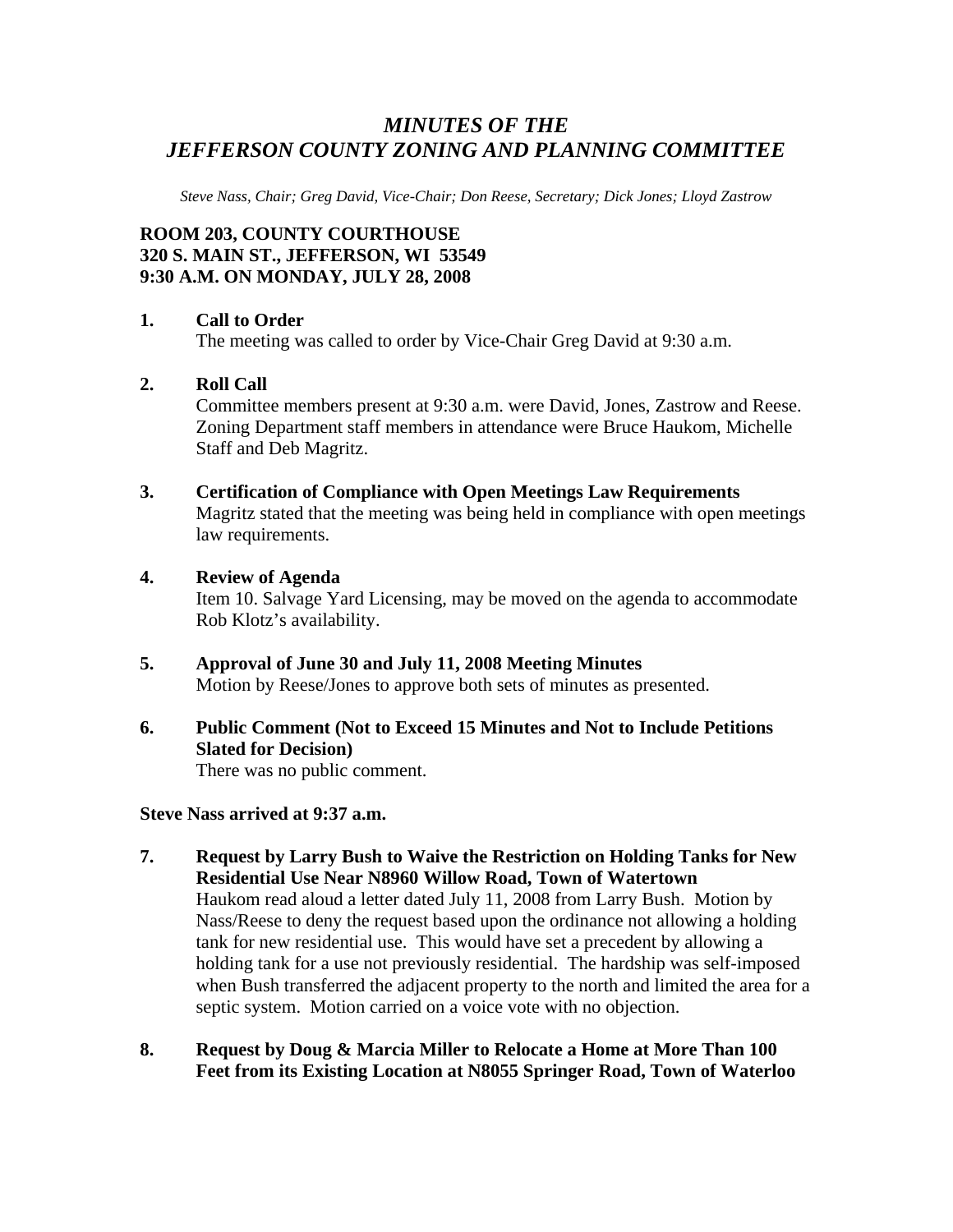Motion by Reese/Nass to approve the request and to require a 75-foot setback from the wetland. This Department will be available to conduct a wetland evaluation if needed. Motion carried on a voice vote with no objection.

### **Rob Klotz arrived at 10 a.m.**

**9. Request by Dennis Lillge to Relocate a Home at More Than 100 Feet From its Existing Location at W1993 Hazelwood Drive in the Town of Ixonia**  Motion by Nass/David to deny the request. Motion carried on a voice vote with no objection.

## **10. Salvage Yard Licensing**

Klotz reported on the licensing. Work still needs to be done on Jack's Auto Ranch and Stan Deppe's yards. Motion by Reese/David to approve the licenses for salvage yards other than Jack's and Deppe's. Those two yards will be further reviewed. Motion carried on a voice vote with no objection.

## **Staff left the meeting at 10:12 a.m.**

# *SEE INDIVIDUAL FILES FOR A COMPLETE RECORD OF THE FOLLOWING DECISIONS:*

- **11. Decision on Petitions Presented in Public Hearing on June 19, 2008 and Subsequently Postponed APPROVED WITH CONDITIONS** 3335A-08 on a motion by Reese/Jones & CU1506-08 on a motion by Reese/Zastrow for Joseph Topel, Town of Milford. Both motions carried on voice votes with no objection.
- **12. Decisions on Petitions Presented in Public Hearing on July 17, 2008: APPROVED WITH CONDITIONS** 3349A-08 – Jim Hedrick/J & D Hedrick Trust Property, Town of Koshkonong on a motion by Nass/Jones. Motion carried on a voice vote with no objection.

**APPROVED WITH CONDITIONS** CU1515-08 – Chris Klatt, Town of Koshkonong on a motion by Reese/Zastrow. Motion carried on a voice vote with no objection.

**POSTPONED** 3261A-07, CU1456-07 & 777A-07M – Richard Preuninger, Town of Sumner on a motion by Reese/David. Motion carried on a voice vote with no objection.

**APPROVED WITH CONDITIONS** 3344A-08 – Amy Pidsosny/Dale & Lydia Falk Property, Town of Oakland on a motion by Reese/Zastrow. Motion carried on a voice vote with no objection.

**MODIFIED & TENTATIVELY APPROVED WITH CONDITIONS** 3347A-08 – Kathy Zimmerman/Ardis Eilenfeldt Trust Property, Town of Aztalan on a motion by David/Reese. Motion carried on a voice vote with no objection.